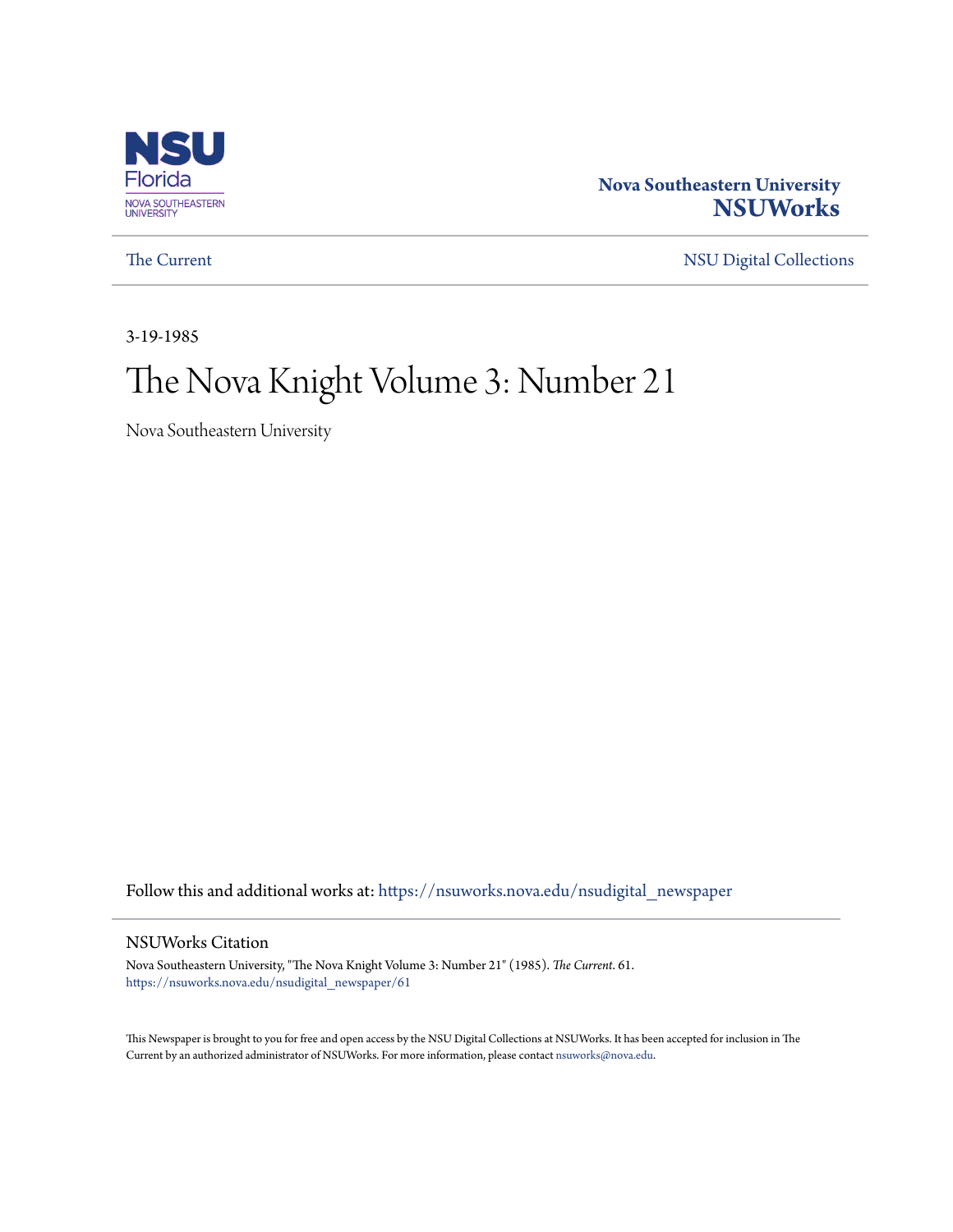

**THE NOVA KNIGHT**

March 19, 1985

**RSA: ABIG FIASCO**

When <sup>I</sup> started asking questions about the Resident Student Association I expected nothing less than <sup>a</sup> confusing and incomplete story. Well, <sup>I</sup> got more than I expected! RSA seems to be in a complete chaos (to say him. When Dr. Dose' asked them the very least). But I will let to pay they ... took off. Who you be the judge of that; here is the story.

The RSA officers have not had <sup>a</sup> meeting in almost three months. This statement has been verified with both RSA Treasurer and Vice-President.

If the officers had no meetings lately, who organized the St. Patricks Day Party last Sunday? "I didn't know anything about the party until after <sup>I</sup> saw the posters in Building D", said RSA Treasurer Kim Reis.

But that's not all: <sup>a</sup> number of people at the party were "outsiders" (not Nova students). That would have been perfectly fine if these people had paid for the beer and food they got. The fact is however, that most

of these people didn't pay. RSA's advisor, Dr. Dose', said "I asked that outsiders pay \$2.00. It seems that not everyone paid". One Nova student brought five friends (!) with should be held responsible for this? Why does RSA use money from students' activity fees to provide free beer and food to outsiders?

This brings us to another crucial issue. RSAPresident, Marc Cama, did not submit a budget proposal to the SGA government!! SGA President, Edward Artau, said "I told (verbally) Mark they have \$1,000 to spend on activities. He never submitted a proposal for a budget". When I asked Kim Reis whether RSA keeps records of all its expenses, she said: "I don't even know how much money we got from the SGA: how can <sup>I</sup> keep any books? <sup>I</sup> repeatedly asked Mark about our budget but I never got a reply".

cont. on pg. 2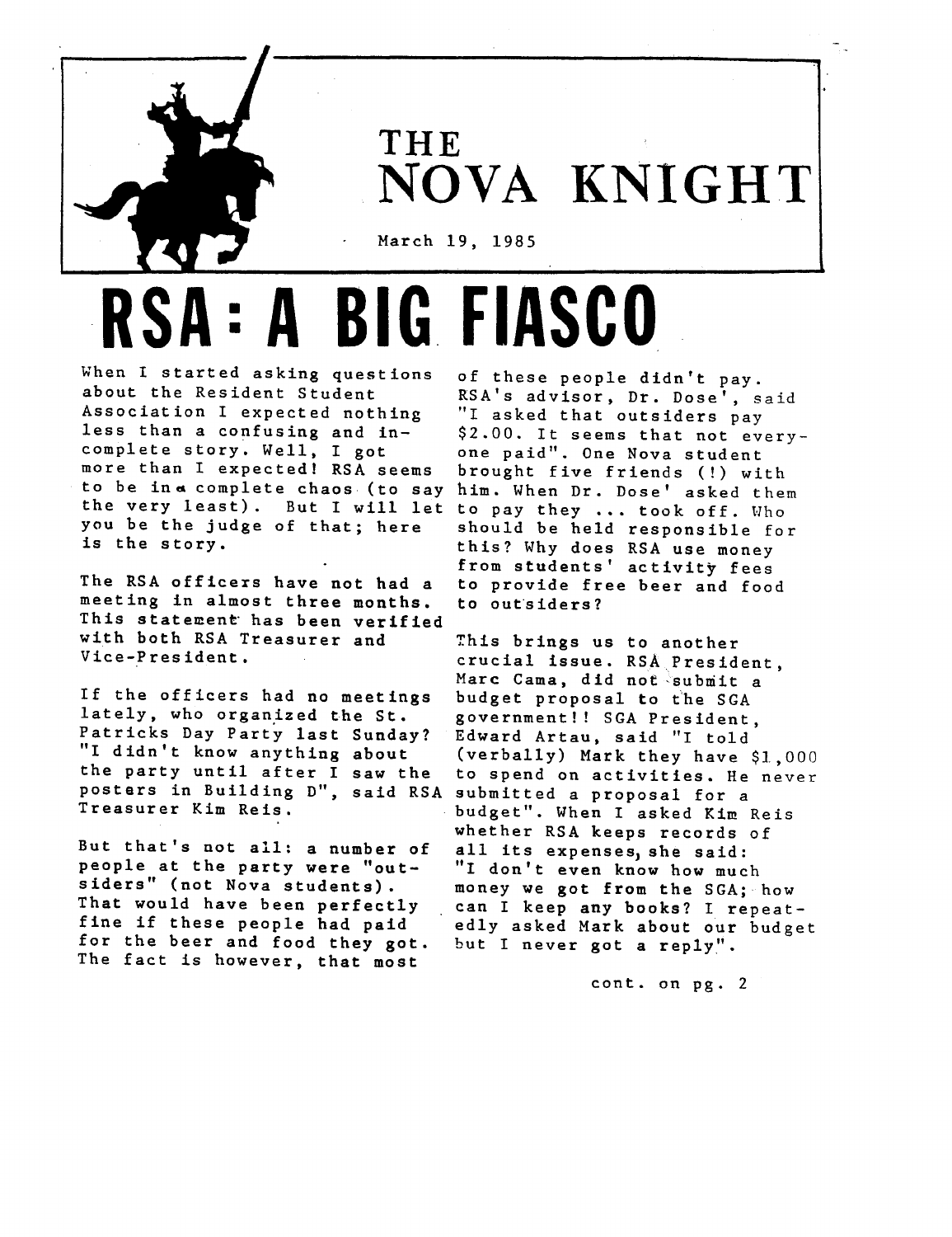#### RSA: A BIG FIASCO

cont. from pg. 1

It seems that the RSA President, Mark Cama, has been neglecting his duties and responsibilities. He has missed a very important meeting with Edward Artau. The purpose of this meeting was to discuss the creation of <sup>a</sup> student social center. In addition he did not attend any of the student union meetings. If it wasn't for outside influences he would have breeched an ad contract with the Nebulae. <sup>A</sup> contract which he signed in good faith as RSA President. RSA Treasurer said, "I was never aware of that ad until Bonnie contacted me. Marc never told me anything':

When asked to comment on Marc Cama's attitude, SGA President Edward Artau said: "I was disappointed that he didn't meet with me to discuss the Social Center, and that he never got back to me. The whole situation with the Nebulae ad could have certainly. been handled more efficently. <sup>I</sup> also don't think that RSA has been using its budget properly. Since I'm not <sup>a</sup> resident, however, I want to emphasize that <sup>I</sup> cannot judge the RSA President. That's the residents' job."

The actions (or lack of them)

of President Marc Cama make his credibility questionable. Obviously something needs to be done immediately to rectify the situation. As RSA Treasurer Kim Reis said, "poor motivation and poor organization" get you no where.

SUBJECT: German Industry/ Technology Study Tour.

While earning six credits, you could be touring some of Germany's most impressive companies and institutions (B.M.W., Krupp, Schering, Hoechst Messerschmitt), visiting the world famous science and technology museum in Munich, an4 having lunch at the Eagle's Nest restaurant. This trip will last three weeks (July 3-24, 1985) and the cost is \$1,775. <sup>A</sup> deposit of  $$200$  is due immediately.

If you are interested please see Prof. Donna Shaefer (P204 #475-7356). This trip has been arranged by BCC North and South campuses, in conjunction with Stitley Travel Company.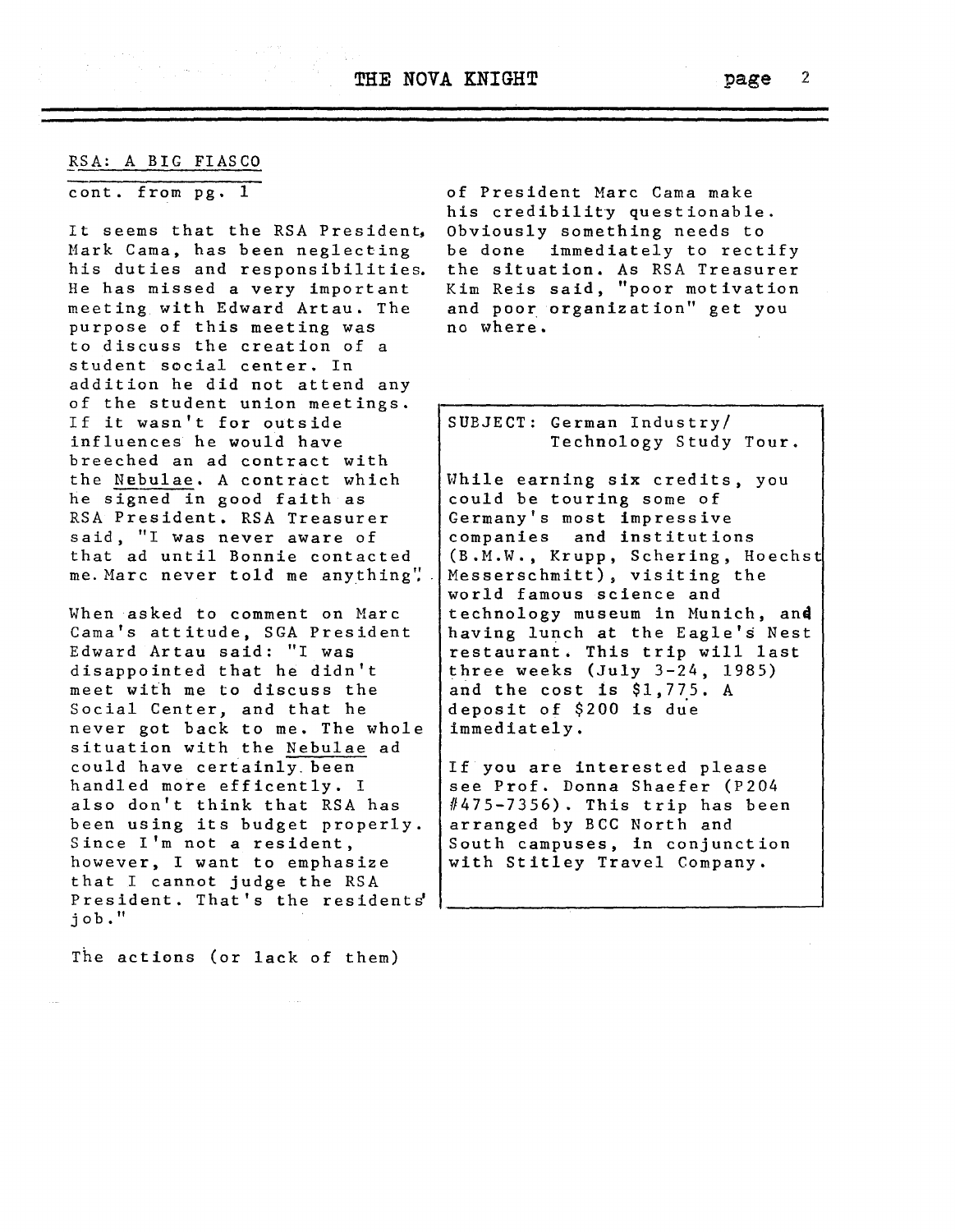# **RATIFICATION SCHEDULE**

After ten weeks of drafting and debate, the Constitutional Assembly submitted <sup>a</sup> draft to the student body last Friday. According to <sup>a</sup> note on the first page, the 26 page document "is not <sup>a</sup> final draft. The Constitutional Assembly is likely to make final modifications pursuant to constructive criticisms and suggestions made at Pre-Ratification Hearings (March 20, 21,22), and subsequent review by the delegates." The Constitutional Assembly plans to submit <sup>a</sup> final draft on Monday, March 25.

The Constitutional Assembly designated Monday, April 1, and Tuesday, March <sup>2</sup> as the dates for the ratification vote by the student body. All Day Program students will have the right to cast one vote in favor or against ratification. Below is <sup>a</sup> summary of the key dates in the ratification process.

#### Date(s)

Event

Wednesday March 20, Thursday March 21, and Friday, March 22

Monday, March 25

Monday, April 1, and Tuesday, April 2

\* Pre-Ratification Hearings at 3:30 pm (location to be announced)

Final Draft submitted to the student body

Ratification Voting (students may vote on either day)

\* Pre-Ratification Hearings are designed to give the students of Nova College an opportunity to comment on the draft, ask the delegates questions about it, and make constructive suggestions.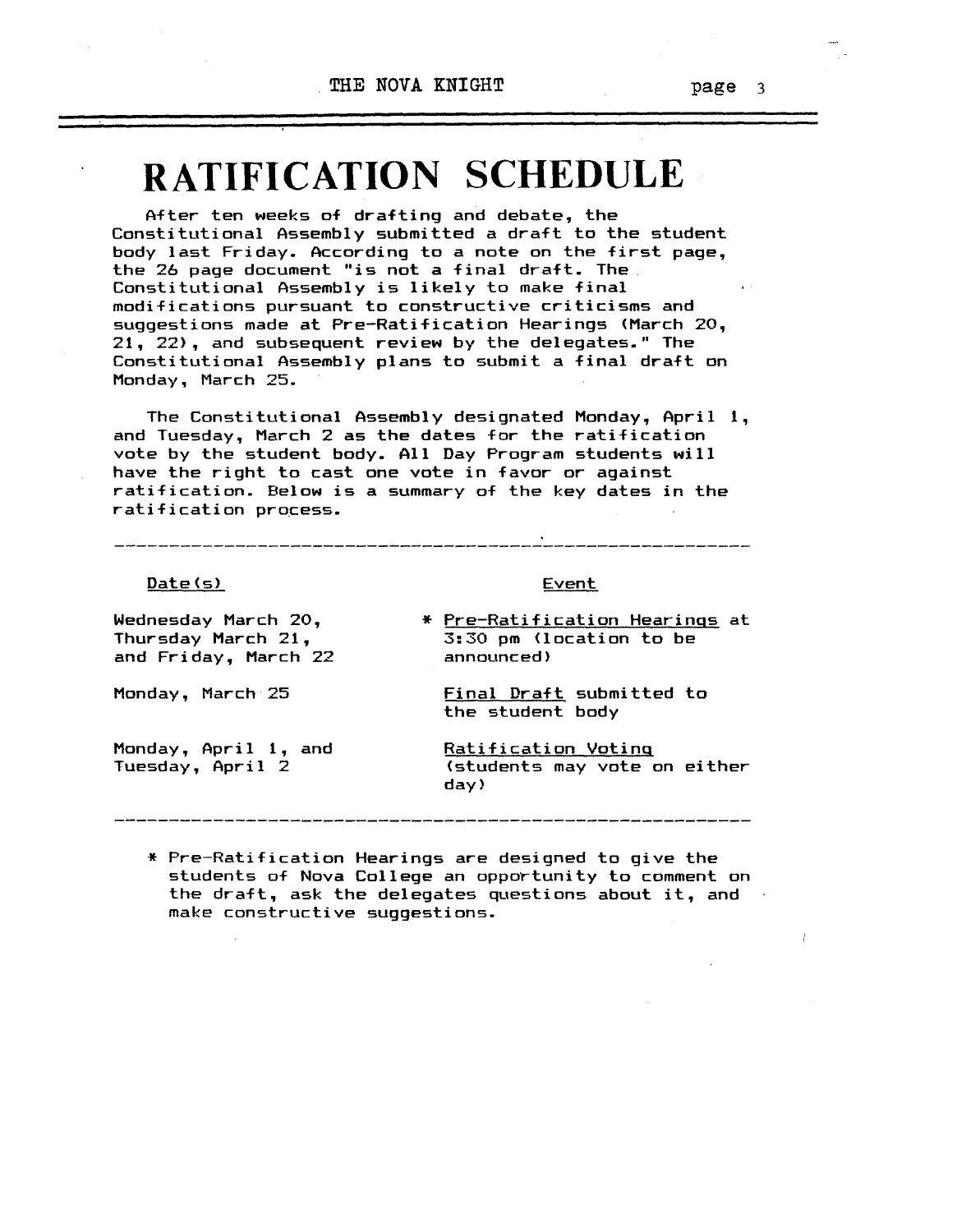THE NOVA KNIGHT **page** 4

*:Jfait{jlteet*

### **busy** week

It's been <sup>a</sup> busy week. The Paladin, (Nova's Yearbook) was completed, the Constitution was in its final stages, and yours truly was aquiring paper cuts on his nose with <sup>a</sup> lot of studying. Therefore, with no new issues this article will be relatively short. The topic <sup>I</sup> will bring up (as <sup>I</sup> did last week) is the establishment of an on-campus bookstore.

This reporter, and other students, have been doing research and preparing surveys. I would like to have my readers think about their vices wdth the Corner Bookstore. "Business operations" that upset you is an important issue, so think of what disturbs you and when asked to relate the problems, you may do so with vengeful vigor. The "bookstore crusade" is not to help me or my co-workers, it will help all and will assist in making <sup>a</sup> better campus.

#### P • S •

By the way. the S.G.A. President has not put up a calendar yet. As demanding students, you should assult him with rubber-

bands and paperclips until he gets motivated and puts it up. <sup>I</sup> will continue to remind him of the issue. (If necessary threaten him with the power of the press!!)

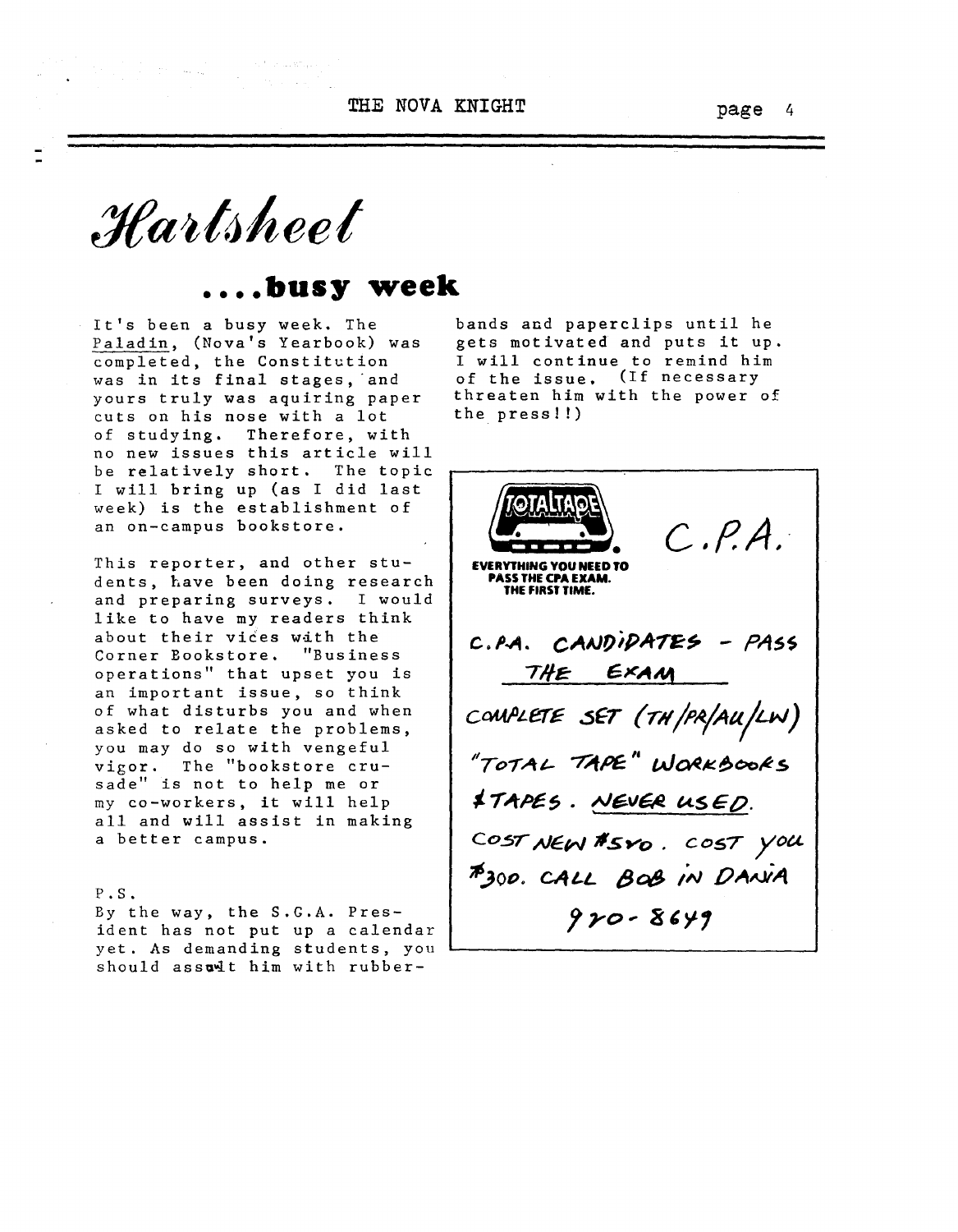# **INova Universi!y**

#### **MEMORANDUM**

TO: NOVA COLLEGE DAY DIVISION STUDENTS DATE:March 19, 198

FROM: S.G.A.

SUBJECT: "SPRING CRUISE TO NASSAU"

 $\sim 200$  km s  $^{-1}$  $\bar{L}$ 

DATE: APRIL 19, 1985 DURATION: 3 DAYS/ 2 NIGHTS PRICE: \$119.00 (plus \$17.00 port taxes)

For further information call #475-7661 or see any S.G.A. official.

 $\sim 10$ 

3301 COLLEGE AVENUE, FORT LAUDERDALE, FLORIDA 33314· (305) 475-7300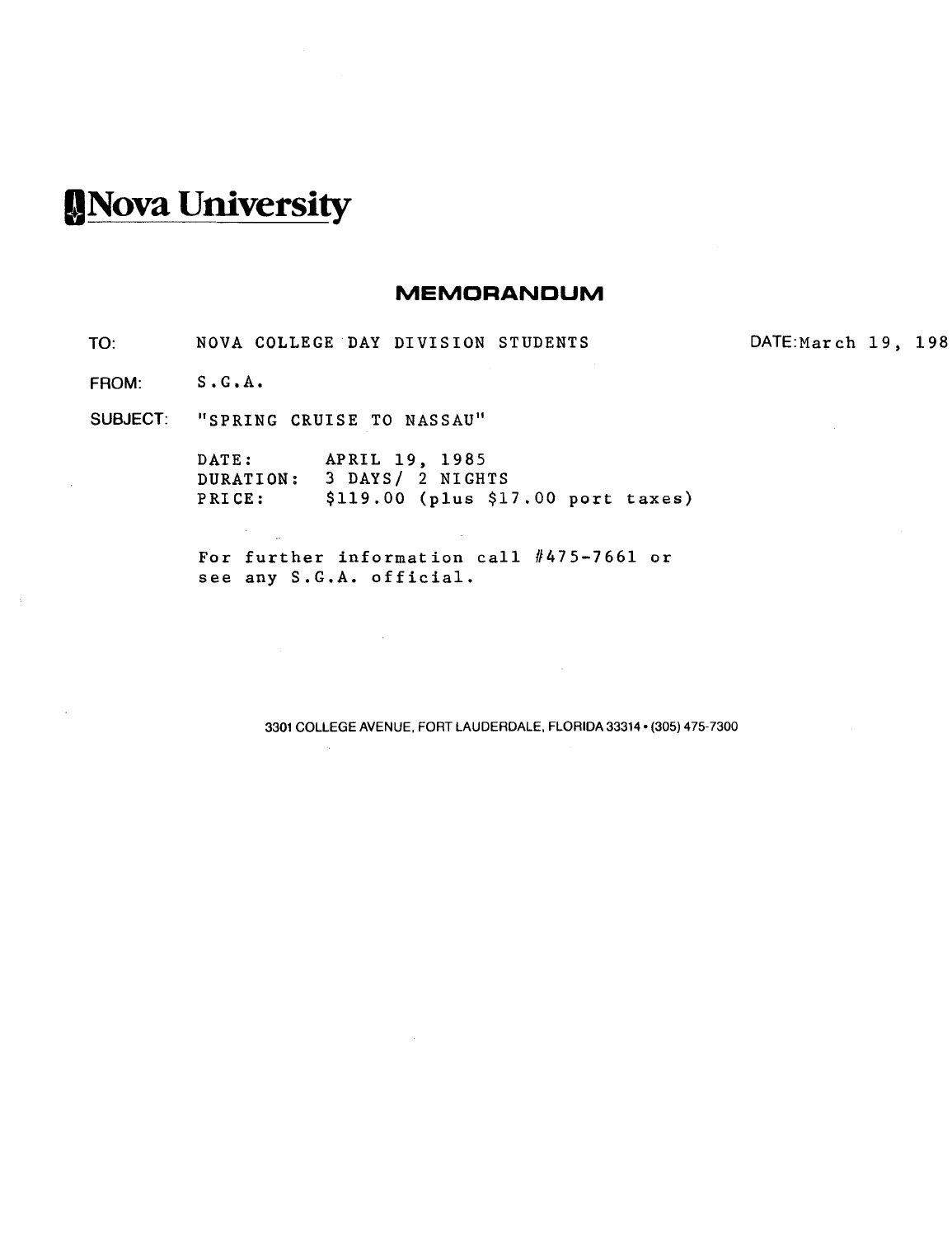#### THE NOVA KNIGHT

page 5



## A NOTE FROM CUIDO VIA MODEM TO: USA/NOVA/UNIX/u/mail/Computer Lab

ROUTE TO: Arthur's Page

Excuse brevity of message. Telephones in DaresSalaam are no good. Am sending from Zanzibar where the Sultan is letting me try out his TRASH-80 Model 200. Found good quote from Carlos Castaneda's A Separate Reality. Suggest publishing it:

The thing to do when you are impatient is to turn to your left and ask advice from your death. An immense amount of pettiness is dropped if your death makes a gesture to you, or if you just have the feeling that your companion is there watching you...How can anyone feel so important when we know that death is stalking us?

Take that to your King, page of Arthur! I'll write from Solwezi, Zambia or from the capital of Malawi. Guido-in-Zanzibar

Needless to say, I took great pains to edit Guido's message before giving it to His Royalroundness. Guido might find he has to take Le Long Way (get it? Lilongwe?) back to Florida: if Arthur finds out how rude this worm is, it's curtains for a wriggling visit to Stonehenge and the V&A Museums. Until next transmission, this is A.P.==> logout **DISCONNECTED**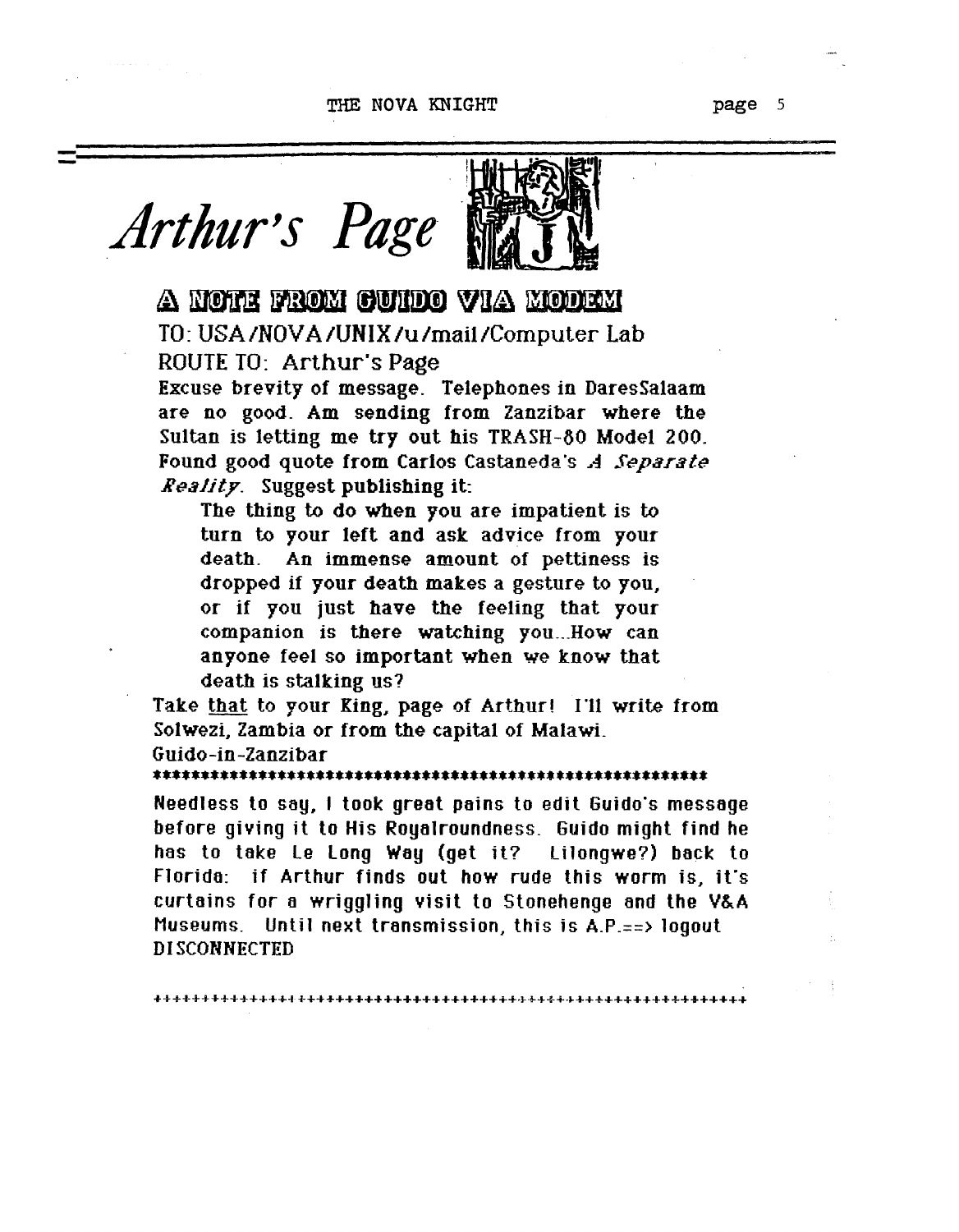THE NOVA KNIGHT **page** 6

 $\mathcal{L}$ 



 $\label{eq:2} \mathcal{L} = \mathcal{L} \left( \mathcal{L} \right) \left( \mathcal{L} \right) \left( \mathcal{L} \right) \left( \mathcal{L} \right) \left( \mathcal{L} \right)$ 

STUDENT CROSSWORD PUZZLE HINT: All answers are first names of Day-Division students.

 $\sim 10^{11}$  km s  $^{-1}$ 

ting ()



Answers will be in next week's paper. Have Fun!!

#### DOHN

- 1. New York
- shooter. 2. German futba11.

ACROSS

- 3. "It's good to
- be the King".
- 4. Sexy Legs 5. Queen for a
	- day, sweetheart for
		- life.
- 1. Tae Kwan Punk.
- 2. It sounds
	- Greek.
- 3. "Hi Hon!!".
- 4. Nebulous
	- Knight (Fem).
- 5. Nigerian
	- runner.
- 6. Monarch usurper.
- 7. Guido,Saucero  $et.c.$

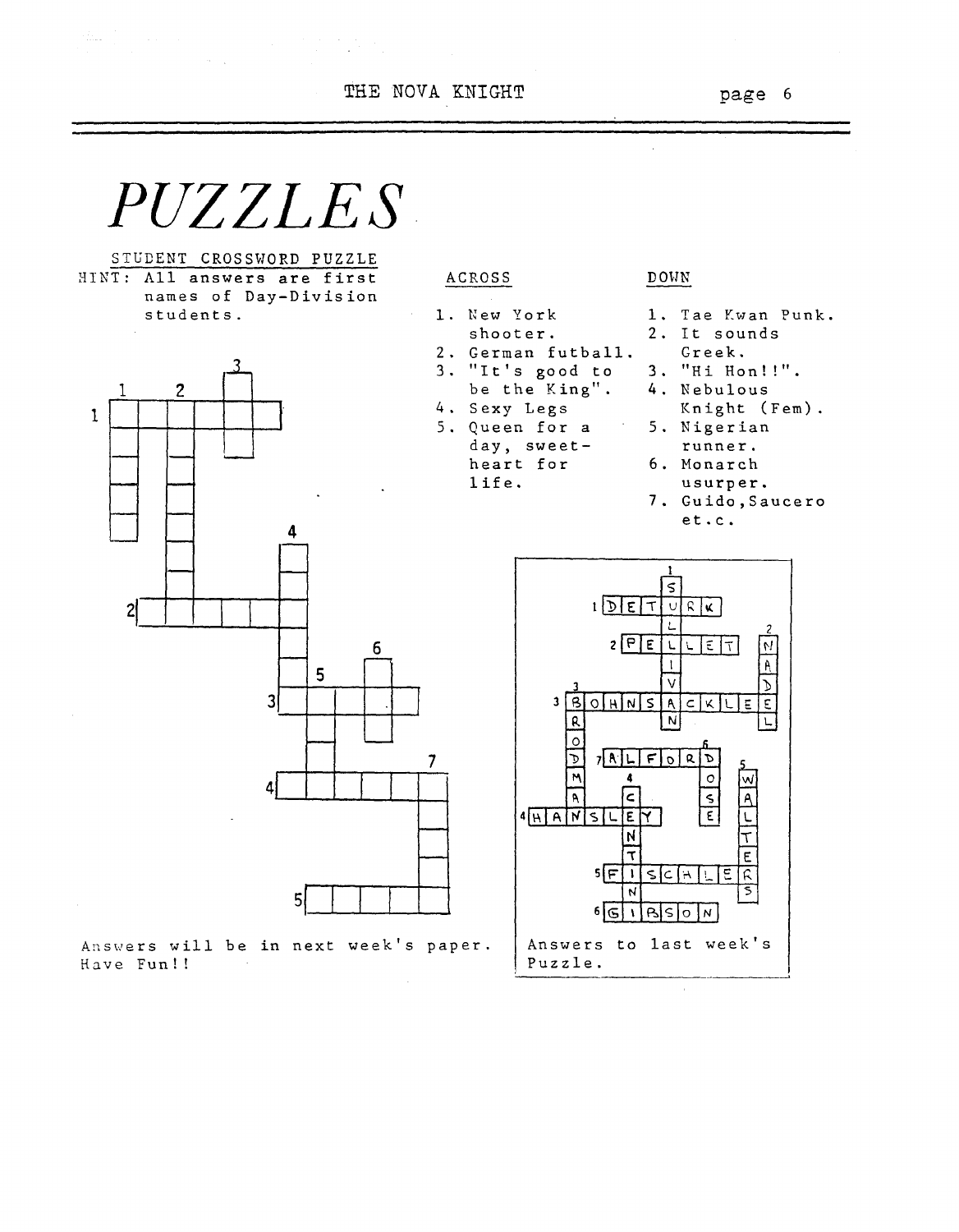#### THE NOVA KNIGHT

**YOU CAN SAVE YOUR'**

**DcJ COUNTRY...**

Federal deficit spending endangers your future. Right now, the federal government is spending \$4 for every \$3 it takes in. It doesn't take an economist to figure out that when you spend more than you make. you're in trouble.

And federal deficit spending is getting all of us into trouble. Starting a career is tough enough without having to struggle with a wounded economy. If the deficit catches up with us, inflation. failing industries and job shortages could be the results.

It's important that our decision makers know how you feel about the deficit  $-$  to get them to act now. You can let them know by entering the 'You Can Save Your Country" National Essay Contest. We'U make sure that the President

and Congress receive a copy of your essay. PLUS. you can win a \$10.000 scholarship. or one of three 52.500 scholarships.

**SCHOLARSHIP!**

**...ANDWIN A**

**\$10,000**

Contact your Student Government Office for contest details. or write to: National Essay Contest. Institute of Financial Education, III East Wacker Drive, Chicago, IL 60601.

But hurry! Entries must be received by April 29. 1985.



page  $7$ 

PRESENTED AS A PUBLIC SERVICE ANNOUNCEMENT